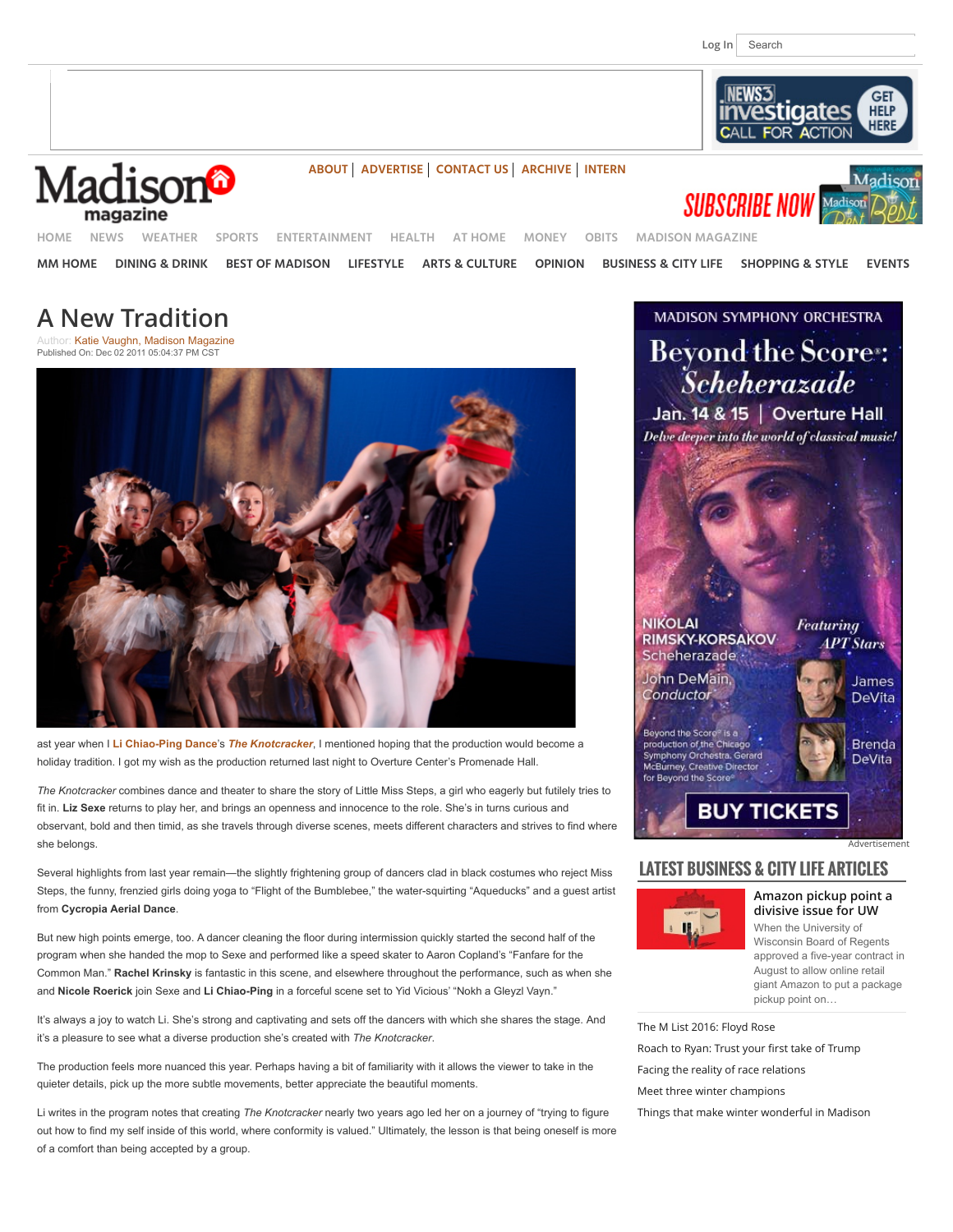But the production takes the idea a step further. Li also writes, "Wrapped up in this program meant to delight and entertain is a wish for mutual respect and acceptance of differences." She puts the notion into practice by casting not only trained dancers but also community dancers and members of the **Zhong Yi Kung Fu Association**, all of whom come together in the finale.

If you haven't yet seen the production—or even if you have last year—treat yourself to this contemporary holiday tradition in the making.

*The Knotcracker* runs through December 4. For more information, visit [overturecenter.com.](http://www.overturecenter.com/)

*Photo by John Maniaci.*

*Copyright 2011 by [Madison Magazine.](mailto:c3knews@channel3000.com) All rights reserved. This material may not be published, broadcast, rewritten or redistributed.*

**UP NEXT // [Music Theater of Madison's 'Striking 12" production an unconventional holiday](http://www.channel3000.com/madison-magazine/arts-culture/music-theater-of-madisons-striking-12-production-an-unconventional-holiday-tribute/42740332) tribute**

### **SPONSORED CONTENT**

**[Watch] Give an Extra Hand to New Parents BY WALMART** Sleep a little sounder with Walmart.



**[Erase Eye Bags In 2 Mins](https://www.youtube.com/pyv_redirect?ai=CTSL8hzlQWMSQNsmOpgPt55rQDqaq6oJF4pXM_5gDsZAfEAEg9_buAmDJ1tmN_KT4FKABjpbYxQPIAQHgAgCoAwHIA5sEqgT1AU_QqFrtlOZikDRFveNZX0bMd4CTW6TEpaMw-hsI28pmiw6Ssvq2U4Qa4pvgjO1uUu7n1wamQtHf6RBxJMUpaWMchk_2h1EyfdOLkM7qZ4Dmxc0D6Mk3GX3oWVuZPaEt_t1vnXRH1ds5PHP4hM-FnolZ4PGUo4IOe3e3vpUBueorELtodpWiKCKHwsm9gMF38hwHB_UbgA5lLa5Ot5psbW4bwB4Hu4KjGlpIUw_ynwCkcqfPuXp9TTMbW--nEA3qF-lZlV8C8prpjhtUrqT5skhrt6LVPJTLHa7g1cq_LhlHSbY7Q0GRr73Lk4VLnzPZljzGuZKt4AQBoAYayAaa8Nj4mAOAB9rppzqoB6a-G9gHAdIIBQiAYRAB&sig=AOD64_1ddkd6oZb5Fm3X0pbF7Y-Je3ztFw&sa=l&num=1&sigh=9PWJfYBJ-Kk&v=uqRRFRTBik8&adurl=http://www.youtube.com/channel/UCk46wswxMLu84EfGxcqbYIA%3Fv%3DuqRRFRTBik8&client=ca-pub-1370230094968773&crid=109774780442&agcid=109789252322&cnvtrk=951454478)**

[1000's of Women Say Goodbye to Wrinkles using](https://www.youtube.com/pyv_redirect?ai=CTSL8hzlQWMSQNsmOpgPt55rQDqaq6oJF4pXM_5gDsZAfEAEg9_buAmDJ1tmN_KT4FKABjpbYxQPIAQHgAgCoAwHIA5sEqgT1AU_QqFrtlOZikDRFveNZX0bMd4CTW6TEpaMw-hsI28pmiw6Ssvq2U4Qa4pvgjO1uUu7n1wamQtHf6RBxJMUpaWMchk_2h1EyfdOLkM7qZ4Dmxc0D6Mk3GX3oWVuZPaEt_t1vnXRH1ds5PHP4hM-FnolZ4PGUo4IOe3e3vpUBueorELtodpWiKCKHwsm9gMF38hwHB_UbgA5lLa5Ot5psbW4bwB4Hu4KjGlpIUw_ynwCkcqfPuXp9TTMbW--nEA3qF-lZlV8C8prpjhtUrqT5skhrt6LVPJTLHa7g1cq_LhlHSbY7Q0GRr73Lk4VLnzPZljzGuZKt4AQBoAYayAaa8Nj4mAOAB9rppzqoB6a-G9gHAdIIBQiAYRAB&sig=AOD64_1ddkd6oZb5Fm3X0pbF7Y-Je3ztFw&sa=l&num=1&sigh=9PWJfYBJ-Kk&v=uqRRFRTBik8&adurl=http://www.youtube.com/channel/UCk46wswxMLu84EfGxcqbYIA%3Fv%3DuqRRFRTBik8&client=ca-pub-1370230094968773&crid=109774780442&agcid=109789252322&cnvtrk=951454478) this \$5 Method.

[Advertisement](http://www.channel3000.com/advertise)

[Advertisement](http://www.channel3000.com/advertise)

# **LATEST DINING & DRINK ARTICLES**



⊚

**[Comfort food: 5 must](http://www.channel3000.com/madison-magazine/business-city-life/ward-off-the-chill-feed-the-soul/42510362)have Madison dishes** Ward off the chill and feed the soul on cold-weather evenings.

[#WishListDish: Tom Kha at Ha Long Bay](http://www.channel3000.com/madison-magazine/dining-drink/wishlistdish-tom-kha-at-ha-long-bay/42740246) [5 food events this week: Dec. 12-18](http://www.channel3000.com/madison-magazine/dining-drink/5-food-events-thi/42767538) [2016 Whisk recipes in Madison Magazine](http://www.channel3000.com/madison-magazine/dining-drink/2016-whisk-recipes-in-madison-magazine/42769352) [A tavern with history: O](http://www.channel3000.com/madison-magazine/dining-drink/A-tavern-with-history-Off-Broadway-Drafthouse/42488726)ff Broadway Drafthouse [6 dining & drink events this week: Dec. 5-11](http://www.channel3000.com/madison-magazine/dining-drink/6-dining-drink-events-this-week-dec-511/42693400)

**Comments** 

The views expressed are not those of this company or its affiliated companies. By posting your comments you agree to our Terms of Use.

#### 0 Comments



Add a comment...

### [Facebook Comments Plugin](https://developers.facebook.com/docs/plugins/comments/)



| <b>HOME</b>                                                                                              | <b>NEWS</b>                                                                                                                          | <b>WEATHER</b>                                                           | <b>SPORTS</b>                                                                                   | ENTERTAINMENT                                                                                                       | <b>HEALTH</b> | <b>MADISON MAGAZINE</b>                                                                                                          |
|----------------------------------------------------------------------------------------------------------|--------------------------------------------------------------------------------------------------------------------------------------|--------------------------------------------------------------------------|-------------------------------------------------------------------------------------------------|---------------------------------------------------------------------------------------------------------------------|---------------|----------------------------------------------------------------------------------------------------------------------------------|
| About Us<br><b>TVW</b><br>Madison Magazine<br>Mobile<br>Video<br>Slideshows<br>Email Alerts<br>Follow Us | Nation & World<br>Politics<br>Crime<br>Opinion<br>News 3 Investigates<br>Scanner<br>Video<br><b>Talker Headlines</b><br>News 3 Links | Forecast<br>Radar Maps<br>Radars<br><b>School Closings</b><br>Recreation | Badgers<br>Packers<br>Prep Sports<br><b>Brewers</b><br><b>Bucks</b><br>Scoreboard<br>Recreation | Contests<br>Events<br>Reviews<br>Food & Recipes<br>Dining Guide<br>Watch CBS<br>TV Shows<br>At The Movies<br>Travel | Time For Kids | Arts & Culture<br>Best of Madison<br>Business & City Life<br>Dining & Drink<br>Events<br>Lifestyle<br>Shopping & Style<br>Travel |
| MULTIMEDIA                                                                                               | <b>EDUCATION</b>                                                                                                                     | AT HOME                                                                  | <b>MONEY</b>                                                                                    | <b>AUTO</b>                                                                                                         | <b>TECH</b>   | <b>OBITS</b>                                                                                                                     |